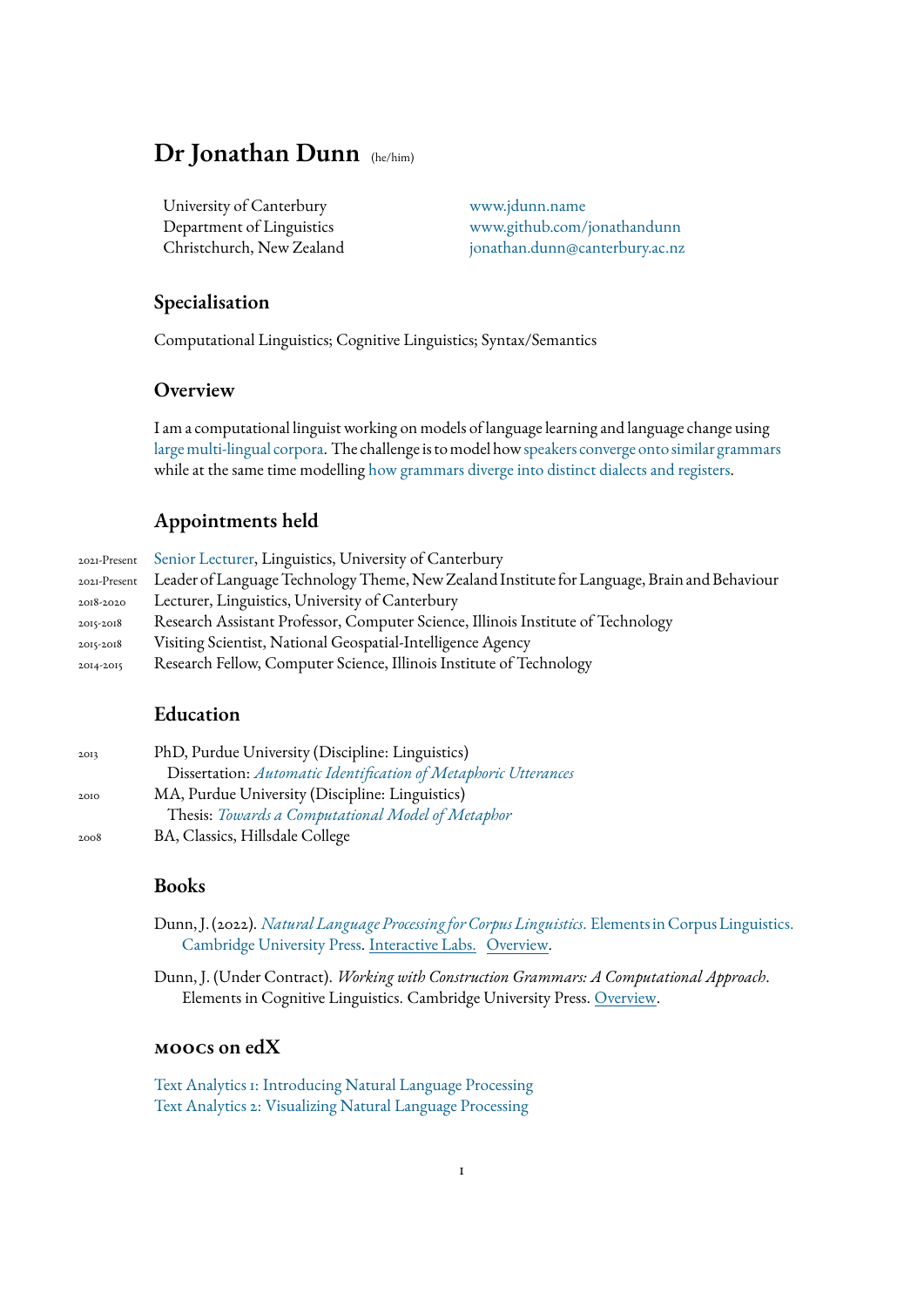# **Visiting Positions**

| 2022 | Visiting Scholar, Department of Cognitive Science, Case Western Reserve University |
|------|------------------------------------------------------------------------------------|
| 2022 | Visiting Scholar, Center for Spatial Data Science, University of Chicago           |
| 2015 | Faculty, LSA Linguistic Institute, University of Chicago                           |

# **Grants, honours, awards**

| 202I      | Early Career Researcher Development Fund, University of Canterbury                     |
|-----------|----------------------------------------------------------------------------------------|
|           | Towards Equitable Language Models                                                      |
| 2020      | Science for Technological Innovation, National Science Challenges, MBIE                |
|           | Domain Adaptation to Support Polynesian Language Technology                            |
| 2020      | Teaching Development Grant, University of Canterbury                                   |
|           | Syntactic Annotations for Maori Corpora                                                |
| 2019      | Support Grant, University of Canterbury                                                |
|           | Automating Tourist Profiles By Integrating Spatial and Textual Artificial Intelligence |
| 2015-2018 | Visiting Scientist Research Fellowship, Oak Ridge Institute for Science and Education  |
|           | Geolinguistics                                                                         |
| 2017      | Certificate of Merit, Oak Ridge Institute for Science and Education                    |
| 2014-2015 | IC Postdoctoral Research Fellowship, Office of the Director of National Intelligence   |
|           | Computational Cognitive Stylistics For Multi-Modal Identity Analytics                  |
| 2OI3      | Bilsland Dissertation Fellowship, Purdue University Graduate School                    |
|           | Automated Identification of Metaphoric Utterances                                      |
| 2011-2012 | Bilsland Strategic Initiatives Grant, Purdue University Graduate School                |
|           | <b>Evaluating Cross-Listed Graduate Courses</b>                                        |

# **Papers**

| Forthcoming | I. Li, H. & Dunn, J. (Forthcoming). "Corpus Similarity Measures Remain Robust Across<br>Diverse Languages." Lingua. Link                                                                                                                                                              |
|-------------|---------------------------------------------------------------------------------------------------------------------------------------------------------------------------------------------------------------------------------------------------------------------------------------|
| 2022        | 2. Dunn, J.; Li, H.; & Sastre, D. (2022). "Predicting Embedding Reliability in Low-Resource<br>Settings Using Corpus Similarity Measures." In Proceedings of the 13th International<br>Conference on Language Resources and Evaluation. European Language Resources Association.      |
|             | 3. Dunn, J. & Nijhof, W. (2022). "Language Identification for Austronesian Languages." In<br>Proceedings of the 13th International Conference on Language Resources and Evaluation.<br>European Language Resources Association.                                                       |
|             | 4. Dunn, J. (2022). "Cognitive Linguistics Meets Computational Linguistics: Construction<br>Grammar, Dialectology, and Linguistic Diversity." In Tay, D. & Xie Pan, M. (eds.), Data<br>Analytics in Cognitive Linguistics: Methods and Insights. 273-308. Berlin: De Gruyter.<br>Link |
| 202I        | 5. Dunn, J. & Tayyar Madabushi, H. (2021). "Learned Construction Grammars Converge<br>Across Registers Given Increased Exposure." In Proceedings of the Conference on Computational                                                                                                   |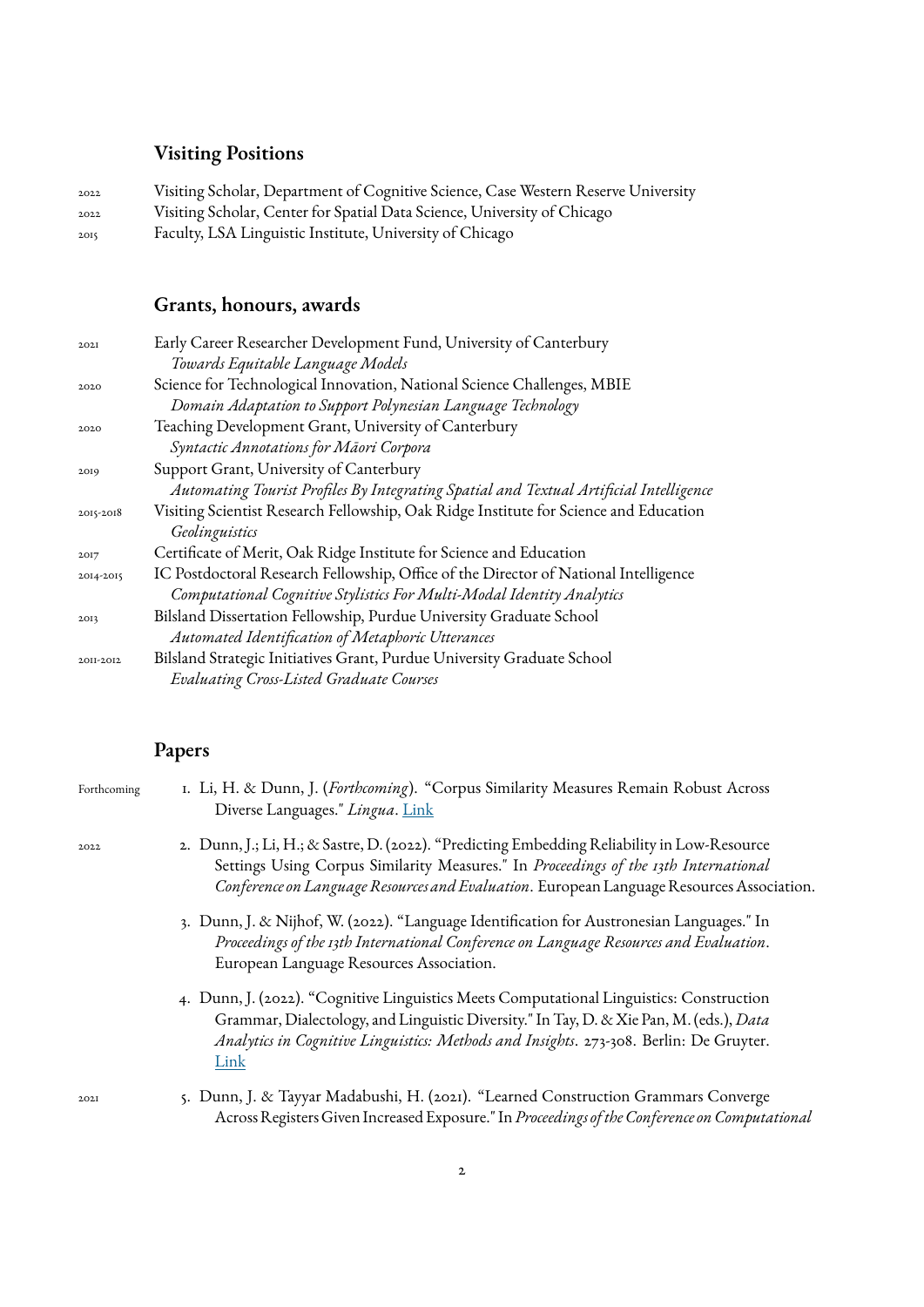*Natural Language Learning* (CoNLL). Association for Computational Linguistics. 268-278. [Link](https://jdunn.name/2021/10/13/construction-grammars-converge-given-increased-exposure/)

- 6. Dunn, J. (2021). "Representations of Language Varieties Are Reliable Given Corpus Similarity Measures." In *Proceedings of the EACL 2021 Workshop on NLP for Similar Languages, Varieties and Dialects*. Association for Computational Linguistics. 28-38. [Link](https://jdunn.name/2021/03/02/representations-of-language-varieties-are-reliable/)
- 7. Dunn, J. & Nini, A. (2021). "Production vs Perception: The Role of Individuality in Usage-Based Grammar Induction." In*Proceedings of the NAACL 2021 Workshop on Cognitive Modeling and Computational Linguistics*. Association for Computational Linguistics. 149-159. [Link](https://jdunn.name/2021/04/19/production-vs-perception-the-role-of-individuality-in-usage-based-grammar-induction/)
- <sup>2020</sup> 8. Dunn, J. (2020). "Mapping Languages: The Corpus of Global Language Use." *Language Resources and Evaluation*, 54(4): 999-1,018. doi: 10.1007/s10579-020-09489-2. [Link](https://jdunn.name/2020/03/08/mapping-languages-the-corpus-of-global-language-use/)
	- 9. Dunn, J. & Adams, B. (2020). "Geographically-Balanced Gigaword Corpora for 50 Language Varieties." In*Proceedings of the Conference on Language Resources and Evaluation*. European Language Resources Association. 2,521-2,529. [Link](https://jdunn.name/2020/03/08/geographically-balanced-gigaword-corpora-for-50-language-varieties/)
	- 10. Dunn, J.; Coupe, T.; & Adams, B. (2020). "Measuring Linguistic Diversity During COVID-19." In *Proceedings of the 4th Workshop on Natural Language Processing and Computational Social Science*. Association for Computational Linguistics. doi: 10.18653/v1/P17. [Link](https://jdunn.name/2020/10/14/measuring-linguistic-diversity-during-covid-19/)
	- 11. Dunn, J. (2020). "Ontological and Grammatical Constraints on Metaphor Productivity." In Attardo, S. (ed.), *Script-Based Semantics: Foundations and Applications. Essays in Honor of Victor Raskin*. Berlin: De Gruyter. 55-76. doi: 10.1515/9781501511707-004. [Link](https://jdunn.name/2019/04/11/ontological-and-grammatical-constraints-on-metaphor-productivity/)
	- 12. Mohammadhassan N., Mitrovic A., Neshatian K. & Dunn J. (2020). "Automatic Quality Assessment of Comments in Active Video Watching Using Machine Learning Techniques." In So H-J; Rodrigo M; Mason J; Mitrovic A (Eds). *Proceedings of the 28th International Conference on Computers in Education*. I: 1-10. Taiwan: Asia-Pacific Society for Computers in Education. [Link](https://ir.canterbury.ac.nz/handle/10092/101306)
	- 13. Mohammadhassan N., Mitrovic A., Neshatian K. & Dunn J. (2020) "Developing Personalized Nudges to Improve Quality of Comments in Active Video Watching." In *Proceedings of 28th International Conference on Computers in Education* 2: 766-769. Taiwan: Asia-Pacific Society for Computers in Education. [Link](https://apsce.net/upfile/icce2020/ICCE2020-Proceedings-Vol2-FinalUpdated.pdf)
- 2019 14. Dunn, J. (2019). "Global Syntactic Variation in Seven Languages: Towards a Computational Dialectology." *Frontiers in Artificial Intelligence*. doi: 10.3389/frai.2019.00015. [Link](https://jdunn.name/2019/07/22/global-syntactic-variation-in-seven-languages-towards-a-computational-dialectology/)
	- 15. Dunn, J. (2019). "Modeling Global Syntactic Variation in English Using Dialect Classification." In*Proceedings of the NAACL 2019 Sixth Workshop on NLP for Similar Languages, Varieties and Dialects*. Association for Computational Linguistics. 42-53. doi: 10.18653/v1/W19-1405. [Link](https://jdunn.name/2019/04/11/modeling-global-syntactic-variation-in-english-using-dialect-classification/)
	- 16. Dunn, J. (2019). "Frequency vs. Association for Constraint Selection in Usage-Based Construction Grammar." In *Proceedings of the NAACL 2019 Workshop on Cognitive Modeling and Computational Linguistics*. Association for Computational Linguistics. 117-128. doi: 10.18653/v1/W19-2913. [Link](https://jdunn.name/2019/04/11/frequency-vs-association-for-constraint-selection-in-usage-based-construction-grammar/)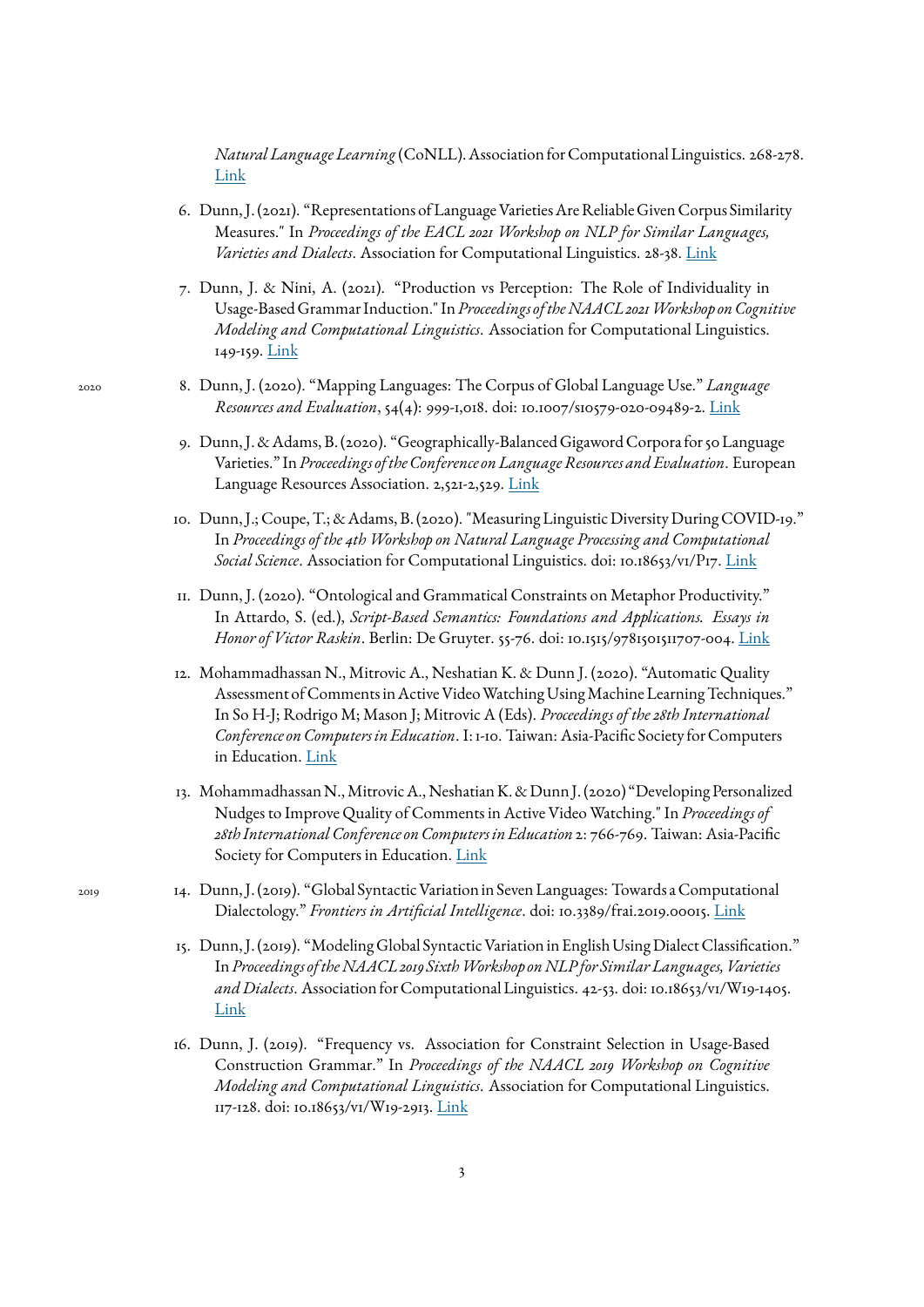|      | 17. Dunn, J. & Adams, B. (2019). "Mapping Languages and Demographics with Georeferenced<br>Corpora." In Proceedings of GeoComputation 19. doi: 10.17608/k6.auckland.9869252.v2.<br>Link                                                                                                                                                                                                                                                          |
|------|--------------------------------------------------------------------------------------------------------------------------------------------------------------------------------------------------------------------------------------------------------------------------------------------------------------------------------------------------------------------------------------------------------------------------------------------------|
| 2018 | 18. Dunn, J. (2018). "Multi-Unit Association Measures: Moving Beyond Pairs of Words."<br>International Journal of Corpus Linguistics, 23(2): 183-215. doi: 10.1075/ijcl.16098.dun.<br>Link                                                                                                                                                                                                                                                       |
|      | 19. Dunn, J. (2018). "Finding Variants for Construction-Based Dialectometry: A Corpus-Based<br>Approach to Regional CxGs." Cognitive Linguistics, 29(2): 275-311. doi: 10.1515/cog-2017-0029.<br>Link                                                                                                                                                                                                                                            |
|      | 20. Dunn, J. (2018). "Modeling the Complexity and Descriptive Adequacy of Construction<br>Grammars." In Proceedings of the Society for Computation in Linguistics. Stroudsburg,<br>PA: Association for Computational Linguistics. 81-90. doi: 10.7275/R59P2ZTB. Link                                                                                                                                                                             |
| 2017 | 21. Dunn, J. (2017). "Computational Learning of Construction Grammars." Language and<br>Cognition, 9(2): 254-292.doi: 10.1017/langcog.2016.7. Link                                                                                                                                                                                                                                                                                               |
| 2016 | 22. Dunn, J; Argamon, S; Rasooli, A.; & Kumar, G. (2016) "Profile-Based Authorship Analysis."<br>Digital Scholarship in the Humanities, 31(4): 689-710. doi: 10.1093/llc/fqv019. Link                                                                                                                                                                                                                                                            |
| 2015 | 23. Dunn, J. (2015) "Modeling Abstractness and Metaphoricity." Metaphor & Symbol, 30(4):<br>259-289. doi: 10.1080/10926488.2015.1074801. Link                                                                                                                                                                                                                                                                                                    |
|      | 24. Dunn, J. (2015). "Three Types of Metaphoric Utterances That Can Synthesize Theories of<br>Metaphor." Metaphor & Symbol, 30(1): 1-23. doi: 10.1080/10926488.2015.980694. Link                                                                                                                                                                                                                                                                 |
| 20I4 | 25. Dunn, J. (2014). "Measuring Metaphoricity." In Proceedings of the Annual Meeting of the<br>Association for Computational Linguistics. Stroudsburg, PA: Association for Computational<br>Linguistics. 745-751. doi: 10.3115/v1/P14-2121. Link                                                                                                                                                                                                 |
|      | 26. Dunn, J. (2014). "Multi-Dimensional Abstractness in Cross-Domain Mappings." In Proceedings<br>of the ACL 2014 Second Workshop on Metaphor in NLP. Stroudsburg, PA: Association<br>for Computational Linguistics. 27-32. doi: 10.3115/v1/W14-2304. Link                                                                                                                                                                                       |
|      | 27. Dunn, J.; Beltran de Heredia, J.; Burke, M.; Gandy, L.; Kanareykin, S.; Kapah, O.; Taylor,<br>M.; Hines, D.; Frieder, O.; Grossman, D.; Howard, N.; Koppel, M.; Morris, S.; Ortony,<br>A.; & Argamon, S. (2014). "Language-Independent Ensemble Approaches to Metaphor<br>Identification." In Proceedings of the 28th Conference on Artificial Intelligence: Workshop<br>on Cognitive Computing for Augmented Human Intelligence. 6-12. Link |
| 2013 | 28. Dunn, J. (2013). "How Linguistic Structure Influences and Helps To Predict Metaphoric<br>Meaning." Cognitive Linguistics, 24(1): 33-66. doi: 10.1515/cog-2013-0002. Link                                                                                                                                                                                                                                                                     |
|      | 29. Dunn, J. (2013). "Evaluating the Premises and Results of Four Metaphor Identification<br>Systems." In Proceedings of the Conference on Intelligent Text Processing and Computational<br>Linguistics, Vol. 1. Heidelberg: Springer. 471-486. doi: 10.1007/978-3-642-37247-6_38.<br>Link                                                                                                                                                       |

4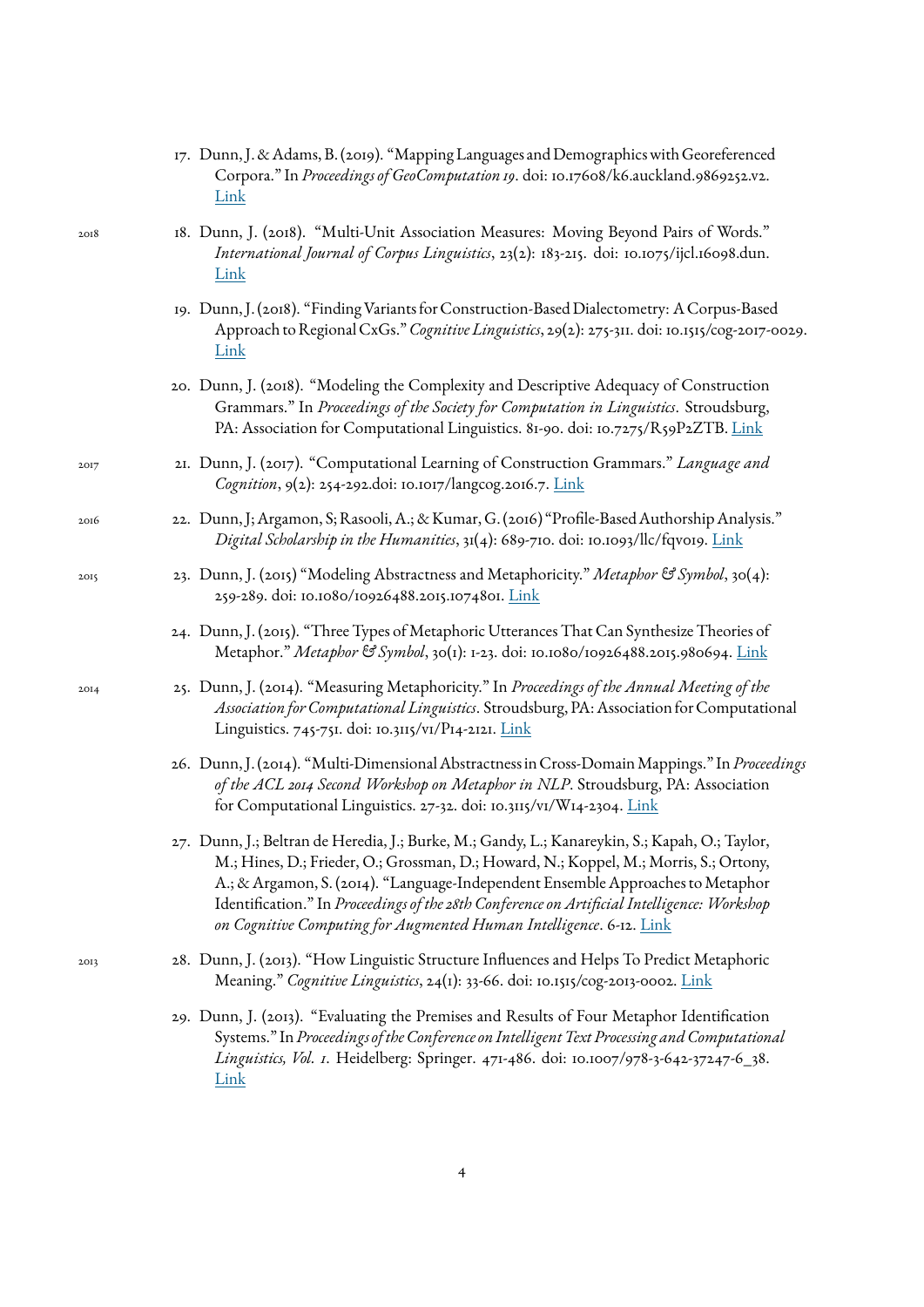- 30. Dunn, J. (2013). "What Metaphor Identification Systems Can Tell Us About Metaphor-in-Language." In *Proceedings of the NAACL 2013 First Workshop on Metaphor in NLP*. Stroudsburg, PA: Association for Computational Linguistics. 1-10. [Link](https://jdunnname.wordpress.com/2018/11/07/what-metaphor-identification-systems-can-tell-us-about-metaphor-in-language/)
- <sup>2011</sup> 31. Dunn, J. (2011). "Gradient Semantic Intuitions of Metaphoric Expressions." *Metaphor & Symbol*, 26(1): 53-67. doi: 10.1080/10926488.2011.535416. [Link](https://jdunnname.wordpress.com/2018/11/07/gradient-semantic-intuitions-of-metaphoric-expressions/)

### **Teaching**

ONLINE ONLY (MOOCS ON EDX)

[Text Analytics 1: Introducing Natural Language Processing](https://www.edx.org/course/introducing-text-analytics) [Text Analytics 2: Visualizing Natural Language Processing](https://www.edx.org/course/text-analytics-2-visualizing-natural-language-processing)

Graduate-level

Natural Language Processing (cosc 471), University of Canterbury English Structures (LING 400), University of Canterbury Data-Driven Computational Pragmatics, LSA Linguistic Institute, University of Chicago Classroom Communication for International Graduate Students, Purdue University

Senior-Level

Topics in Syntactic Theory (LING 306), University of Canterbury

Mid-Level

Grammatical Structure (LING 217), University of Canterbury Text Analytics (LING 223), University of Canterbury Forensic Linguistics (LING 225), University of Canterbury

ENTRY-LEVEL

The English Language (LING 101), University of Canterbury Introduction to Linguistics (LING 227), Purdue University First Year Composition for International Students (ENGL 101), Purdue University First-Year Composition (ENGL 101), Purdue University Residential Learning Community (ENGL 101), Purdue University

#### **Teaching Awards**

2012 Quintilian Award (Top 10% of Instructor Evaluations), Purdue University, Department of English 2012 Graduate Teacher Certificate, Center for Instructional Excellence, Purdue University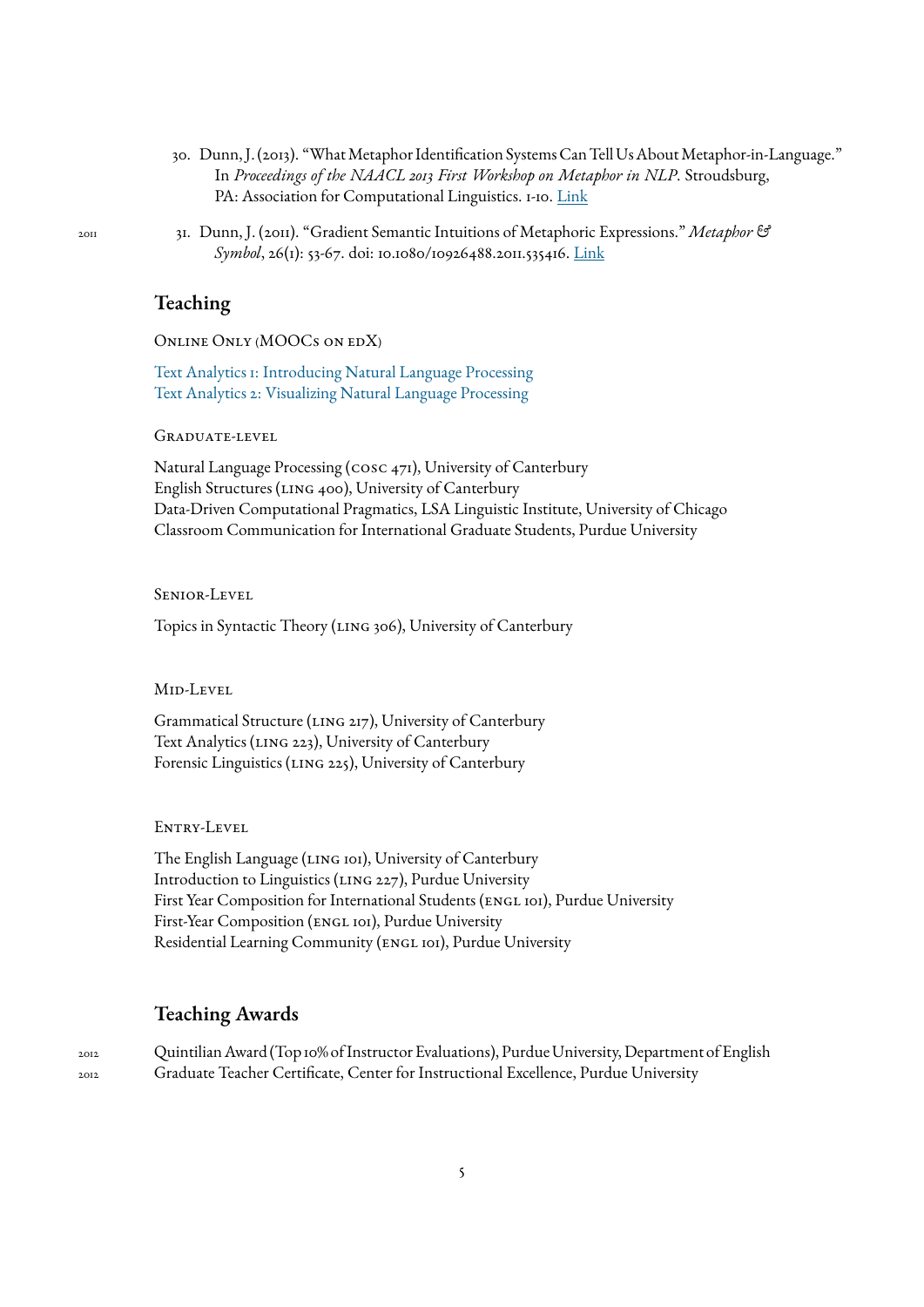### **Supervisions**

| 2020-Present Negar Mohammadhassan (Ph.D. Student, Computer Science; Primary supervisor: Tanja Mitrovic) |
|---------------------------------------------------------------------------------------------------------|
| 2021-Present Sidney Wong (Ph.D. Student, Linguistics)                                                   |
| 2021-Present Matthew Durward (Ph.D. Student, Linguistics)                                               |
| 2021-Present Haipeng Li (Post-doc, New Zealand Institute for Language Brain and Behaviour)              |
|                                                                                                         |

# **Service to the Discipline**

editorial work

2018-Present Associate Editor, *Frontiers in Artificial Intelligence* (Language and Computation)

#### ad hoc reviewing

| 202I | North American Association for Computational Linguistics (NAACL)                            |
|------|---------------------------------------------------------------------------------------------|
|      | Joint Conference of the Annual Meeting of the Association for Computational Linguistics and |
|      | the International Joint Conference on Natural Language Processing (ACL-IJCNLP)              |
|      | Empirical Methods in Natural Language Processing (EMNLP)                                    |
|      | Conference on Computational Natural Language Learning (CoNLL)                               |
|      | Joint 15th Linguistic Annotation Workshop and 3rd Designing Meaning Representations         |
| 2020 | Association for Computational Linguistics (ACL)                                             |
|      | Conference of the European Chapter of the Association for Computational Linguistics (EACL)  |
|      | Conference on Empirical Methods in Natural Language Processing (EMNLP)                      |
|      | Conference on Computational Natural Language Learning (CoNLL)                               |
|      | Asia-Pacific Association for Computational Linguistics (AACL)                               |
|      | Linguistic Annotation Workshop (LAW XIV)                                                    |
|      | Workshop on Figurative Language Processing                                                  |
|      | Workshop on NLP and Computational Social Science                                            |
|      | Transactions on Audio, Speech and Language Processing                                       |
| 2019 | Journal of Cognitive Science                                                                |
|      | IEEE Transactions on Audio, Speech and Language Processing                                  |
|      | Conference on Computational Natural Language Learning (CoNLL)                               |
|      | Association for Computational Linguistics (ACL)                                             |
|      | Linguistic Annotation Workshop (LAW XIII)                                                   |
|      | North American Association for Computational Linguistics (NAACL)                            |
| 2018 | Linguistic Society of America, 2019 Annual Meeting                                          |
|      | Joint LAW-MWE-CxG Workshop (@ COLING)                                                       |
|      | IEEE Transactions on Audio, Speech and Language Processing (2x)                             |
| 2017 | Social Sciences and Humanities Research Council of Canada                                   |
|      | Cognitive Linguistics                                                                       |
|      | Language & Cognition                                                                        |
|      | Linguistic Society of America, 2018 Annual Meeting                                          |
|      | Corpus Linguistics and Linguistic Theory                                                    |
|      | The Computer Journal                                                                        |
| 2016 | Linguistic Society of America, 2017 Annual Meeting                                          |
|      | Fourth Workshop on Metaphor in NLP (@ NAACL)                                                |
|      |                                                                                             |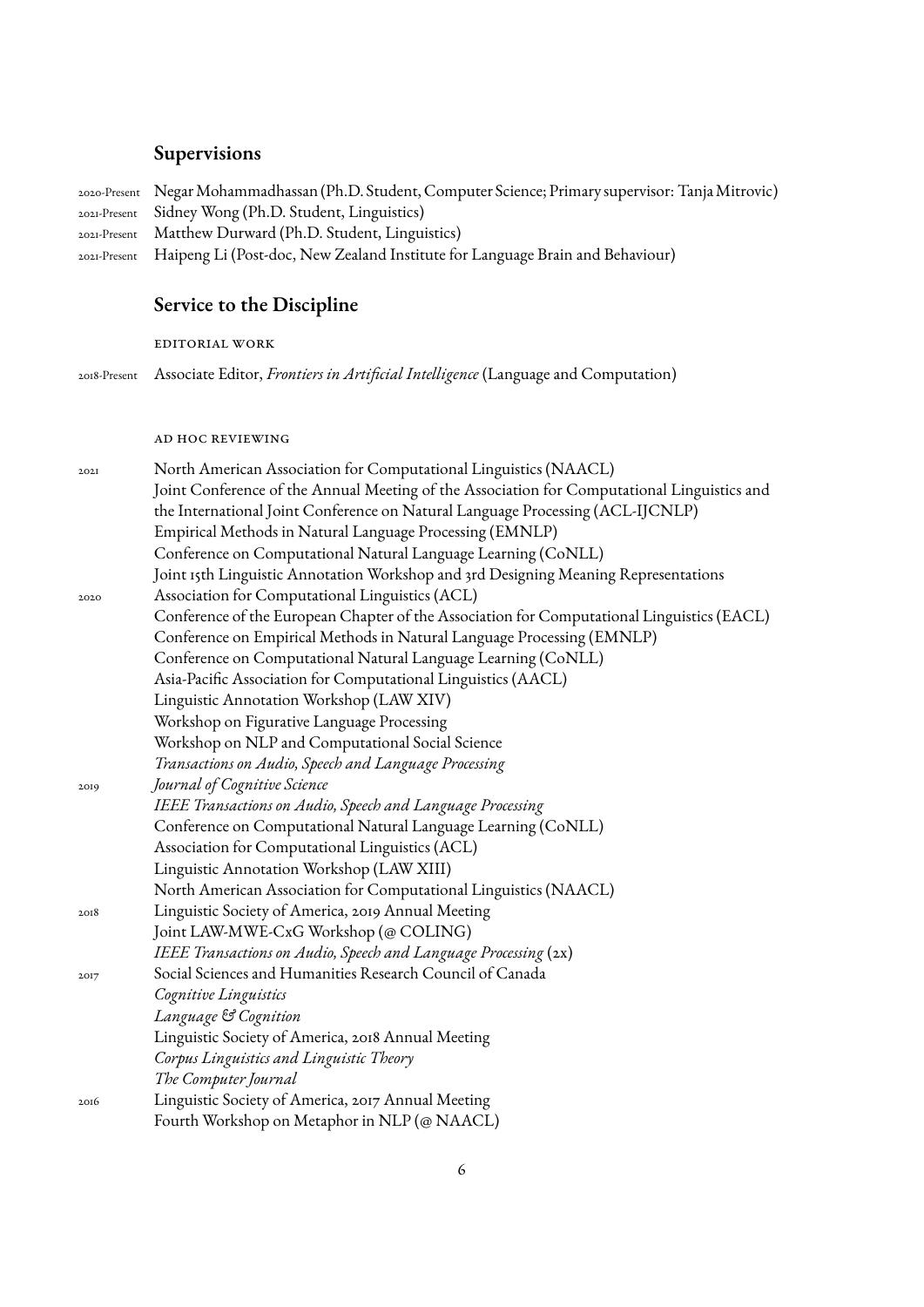| 2015 | Linguistic Society of America, 2016 Annual Meeting                               |
|------|----------------------------------------------------------------------------------|
|      | Synthesis Lectures in Human Language Technologies, Book Series (Morgan Claypool) |
|      | Journal of Artificial Intelligence Research                                      |
|      | Language Resources and Evaluation                                                |
|      | Third Workshop on Metaphor in NLP (@ NAACL)                                      |
| 20I4 | IEEE Transactions on Audio, Speech and Language Processing                       |
|      | Croatian Science Foundation                                                      |
|      | Second Workshop on Metaphor in NLP (@ ACL)                                       |
| 2012 | International Conference on Computational Linguistics (COLING)                   |
|      | Purdue Linguistics Association Annual Symposium                                  |

Computational Linguistic Atlas

[www.earthLings.io](https://www.earthlings.io)

SOFTWARE AND DATA

**C2xG**: Computational Construction Grammar Python package for learning, evaluating, and annotating CxGs <https://www.github.com/jonathandunn/c2xg>

- **idNet**: Identifying minority languages and regional varieties of majority languages Python package for state-of-the-art LID and DID <https://www.github.com/jonathandunn/idNet>
- **text\_analytics**: Package for teaching computational linguistics in Python [https://www.github.com/jonathandunn/text\\_analytics](https://www.github.com/jonathandunn/text_analytics)
- **corpus\_similarity**: Package for measuring corpus similarity and homogeneity [https://www.github.com/jonathandunn/corpus\\_similarity](https://www.github.com/jonathandunn/corpus_similarity)

**Common Crawl Corpus**: Corpus building from the common crawl data [https://www.github.com/jonathandunn/common\\_crawl\\_corpus](https://www.github.com/jonathandunn/common_crawl_corpus)

**earthLings.io**: Language mapping from digital datasets Corpus of Global Language Use, 4.2: A 440 billion word geo-referenced web corpus <https://www.earthLings.io> <https://www.github.com/jonathandunn/earthLings>

### **University Service**

#### **COMMITTEES**

| 2020-2021 | Board of Studies, College of Arts, University of Canterbury                                   |
|-----------|-----------------------------------------------------------------------------------------------|
| 2018-2021 | Board of Studies, College of Science, University of Canterbury                                |
| 2019-2020 | Research Committee, School of Language, Social & Political Sciences, University of Canterbury |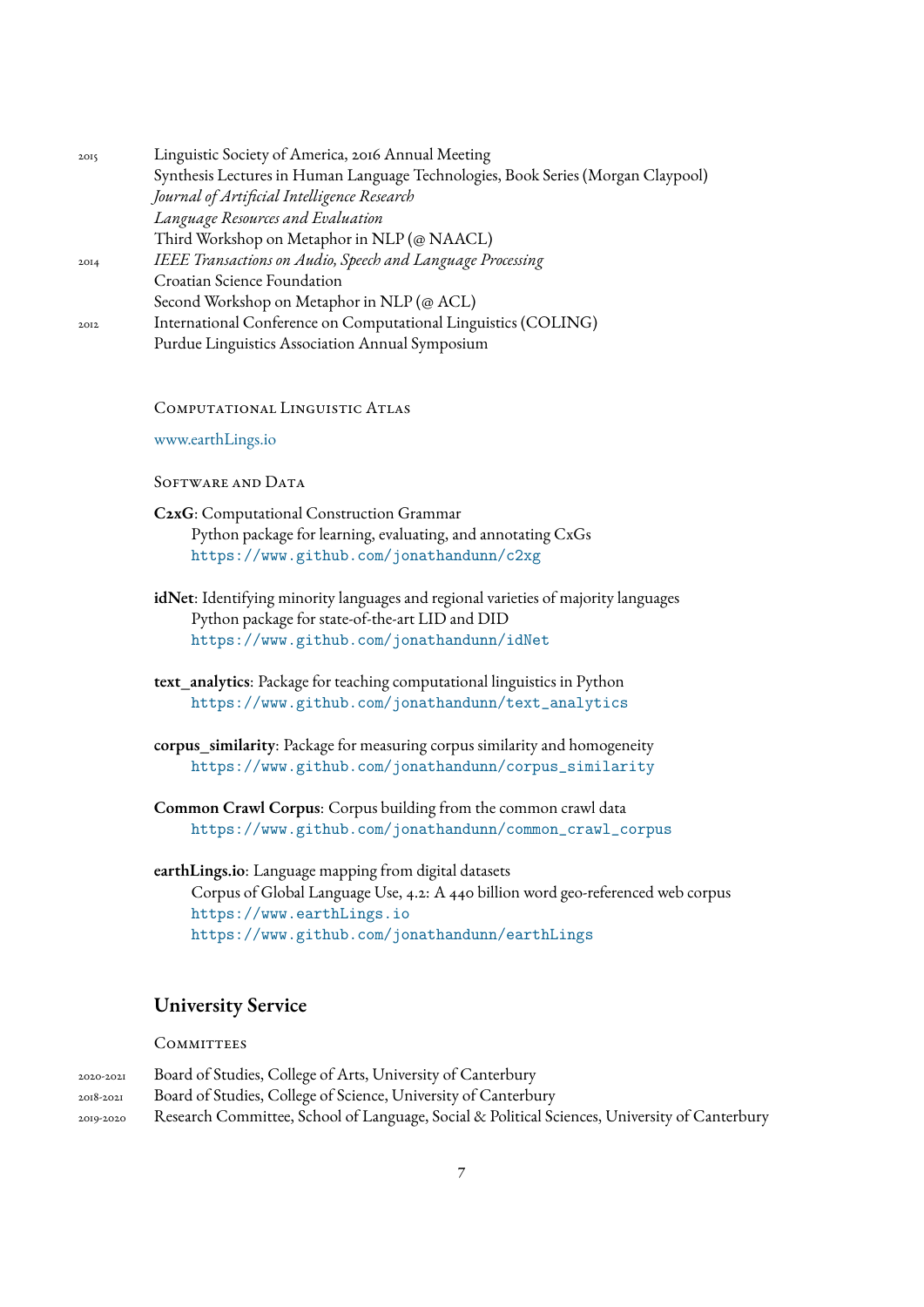| 2020-Present Steering Group for Bachelors of Data Science Degree, University of Canterbury |  |  |  |  |  |  |
|--------------------------------------------------------------------------------------------|--|--|--|--|--|--|
|                                                                                            |  |  |  |  |  |  |

Administrative Achievements

| 2020 |  | Developed and delivered one of the flagship MOOCs for the University of Canterbury |
|------|--|------------------------------------------------------------------------------------|
|      |  |                                                                                    |

- <sup>2020</sup> Developed the *Computational Linguistics* undergraduate major
- <sup>2020</sup> Helped to develop the undergraduate degree, *Bachelors of Data Science*
- <sup>2019</sup> Developed *Text Analytics*, 200-level course in Linguistics and Digital Humanities
- <sup>2019</sup> Developed *Lanuage & Space*, 200-level course in Linguistics, Digital Humanities, and Geography

#### **Conference Presentations (not published)**

2018 1. Dunn, J. (2018, November). "Bootstrapping Corpora for Under-Represented Languages: The Case of Māori." Annual Meeting of the New Zealand Linguistic Society. Wellington, NZ.

- 2. Dunn, J. (2018, January). "Corpus-Based Dialectometry Using Construction Grammars." *Annual Meeting of the Linguistic Society of America*. Salt Lake City, UT.
- 2017 3. Dunn, J. (2017, November). "Finding Variants in a Dynamic Feature Space: Classification as Validation." *New Ways of Analyzing Variation 46*. Madison, WI.
	- 4. Dunn, J. (2017, September). "Automating Human Geography With Dialectology." *IC Academic Research Symposium*. Washington, D.C.
	- 5. Dunn, J. (2017, May). "Recursively Emerging Structure: A Discovery-Device CxG." *53rd Annual Meeting of the Chicago Linguistic Society*. Chicago, IL.
	- 6. Dunn, J. (2017, January). "Learnability and Falsifiability of Construction Grammars: A Learning-Based Approach." *Annual Meeting of the Linguistic Society of America*. Austin, TX.
- 2016 7. Dunn, J. (2016, September). "Finding Variants for Unsupervised Computational Dialect Mapping." *IC Academic Research Symposium*. Washington, D.C.
	- 8. Dunn, J & Argamon, S. (2016, January). "Evaluating Unsupervised Profile Bundles for Authorship Analysis."*The Association for Linguistic Evidence Winter Meeting*. Washington, D.C.
- 2015 9. Dunn, J.; Rasooli, A.; & Argamon, S. (2015, May). "Profile-based Authorship Matching." *Midwest Speech and Language Days*. Chicago, IL.
	- 10. Dunn, J. & Argamon, S. (2015, January). "The Linguistic Status of Predictions and Feature Ranks from SVM Text Classifiers."*Annual Meeting of the Linguistic Society of America*. Portland, OR.
	- 11. Dunn, J. & Argamon, S. (2015, January). "Evaluating Profile-Based Authorship Analysis for Distinguishing Similar Individuals." *Association for Linguistic Evidence Winter Meeting*. Portland, OR.